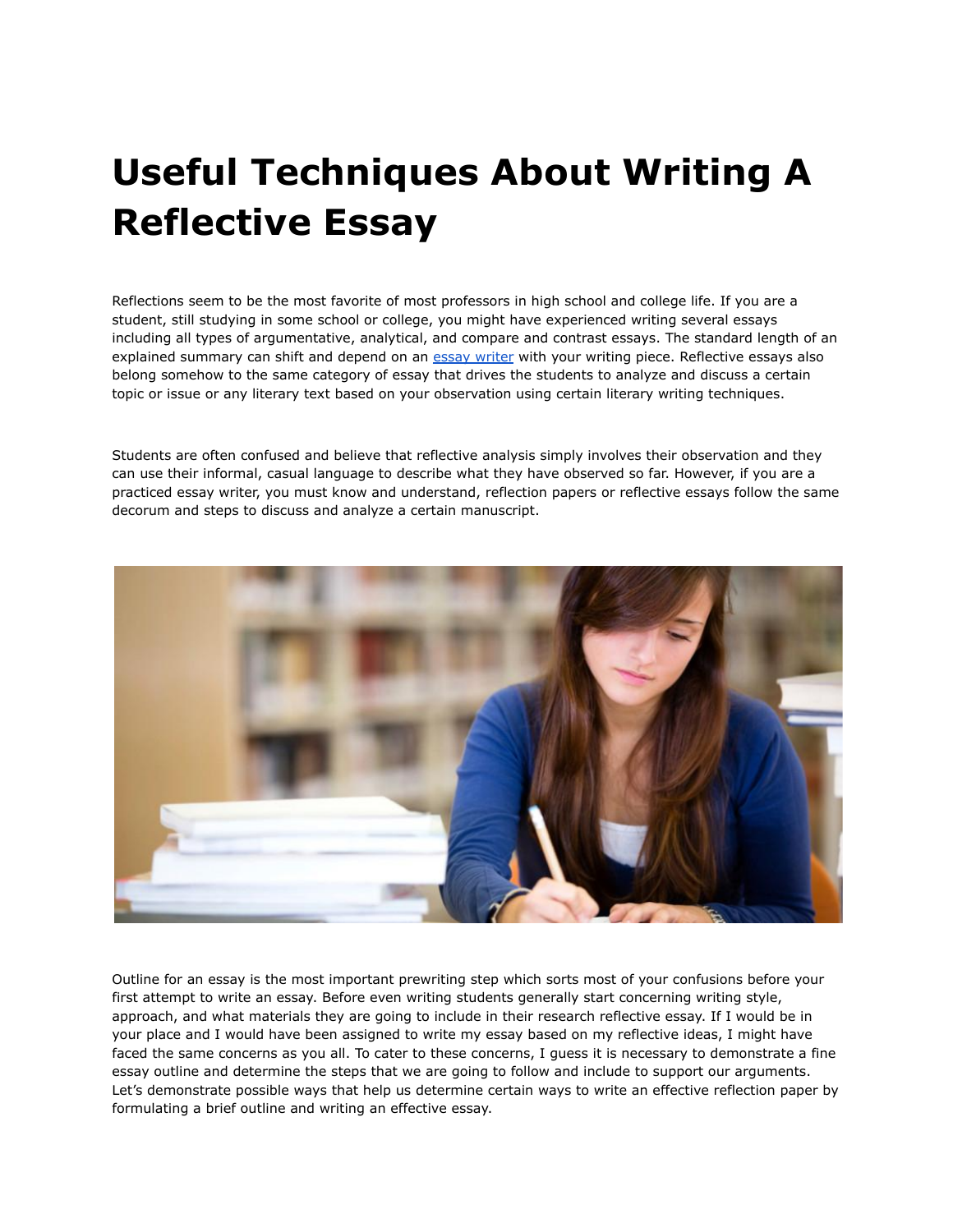### **Reflective essay outline:**

There is a big difference between brainstorming a written document and a proper outline for an essay. There are some students who can easily buy a [custom](https://theessaywritingservice.com/) essay writing service to put their thoughts on paper. If you are bound to write an essay outline you must keep in view that you have to keep a check on all parts of the essay i.e., introduction, thesis statement, body paragraphs, and conclusion as well.

### **To-do list:**

Having basic information about one component of an essay and formulation of a proper strategy by using specific writing techniques are two completely different things. It is necessary to decide and implement a certain style and format throughout an essay and these abstract components are important to be decided before you start writing your essay. Therefore, in order to help you determine all these certain elements to categorize and make it more effective we are going to assemble all of them here for you.

### **Length of essay:**

Keeping a record of all the information that you have the plan to deliver on the paper in your essay, it is therefore necessary for you to estimate how much information you are going to add into your essay. The length of an essay matters the most to determine the quality of the essay. It is often believed that with the increase in the quantity of an essay, the quality of an essay is decreased. To balance both quality and quantity you must keep in view the element of accuracy as well.

## **Approach towards the essay:**

Begin your essay by following the same pattern as followed for all other forms of essay. Begin your introduction of the paragraph with a hook statement to grab the attention of the reader carefully. Your introduction must be based on general information but with a bit of thought-provoking information. A thesis statement must not be another general perspective with no ground information and claim. A strong thesis statement is necessary to help the reader instantly get the idea of what kind of debate they are going to receive in the further document.

Body paragraph of the document is also not satisfactory if it lacks any coherence bound to the ideas necessary to support the claim. Every paragraph of the body of an essay must also have strong topic sentences throughout the text. Your conclusion though needs to include the gist of the information discussed and reflected throughout the essay. However, it must not need to restate the thesis statement. If students are facing difficulty in writing, it's better to contact companies that will cater all your write my [essay](https://writemyessayfast.net/) requests instead of risking your grade. The conclusion must be based on the personal opinion that you have concluded through the progressive discussion as performed in the essay. Although it is not a suggestive essay towards the conclusion you can also express what you believe people should focus on and what other future experts recommend regarding a specific matter and its mode of discussion.

Reflective paper, with its name, sounds a little too easy to some people and very tough to the rest of them out in the world. Understandably, everyone has the capacity and capability to grasp a concept of writing. Even this is a possibility that some of you students might still have some more guidance needed to get along with your writing of the essay. Keeping in mind these repercussions, it is even recommended to you people, if anyone among you is behind the target, you can opt to some essay writingservice, to assist you in any